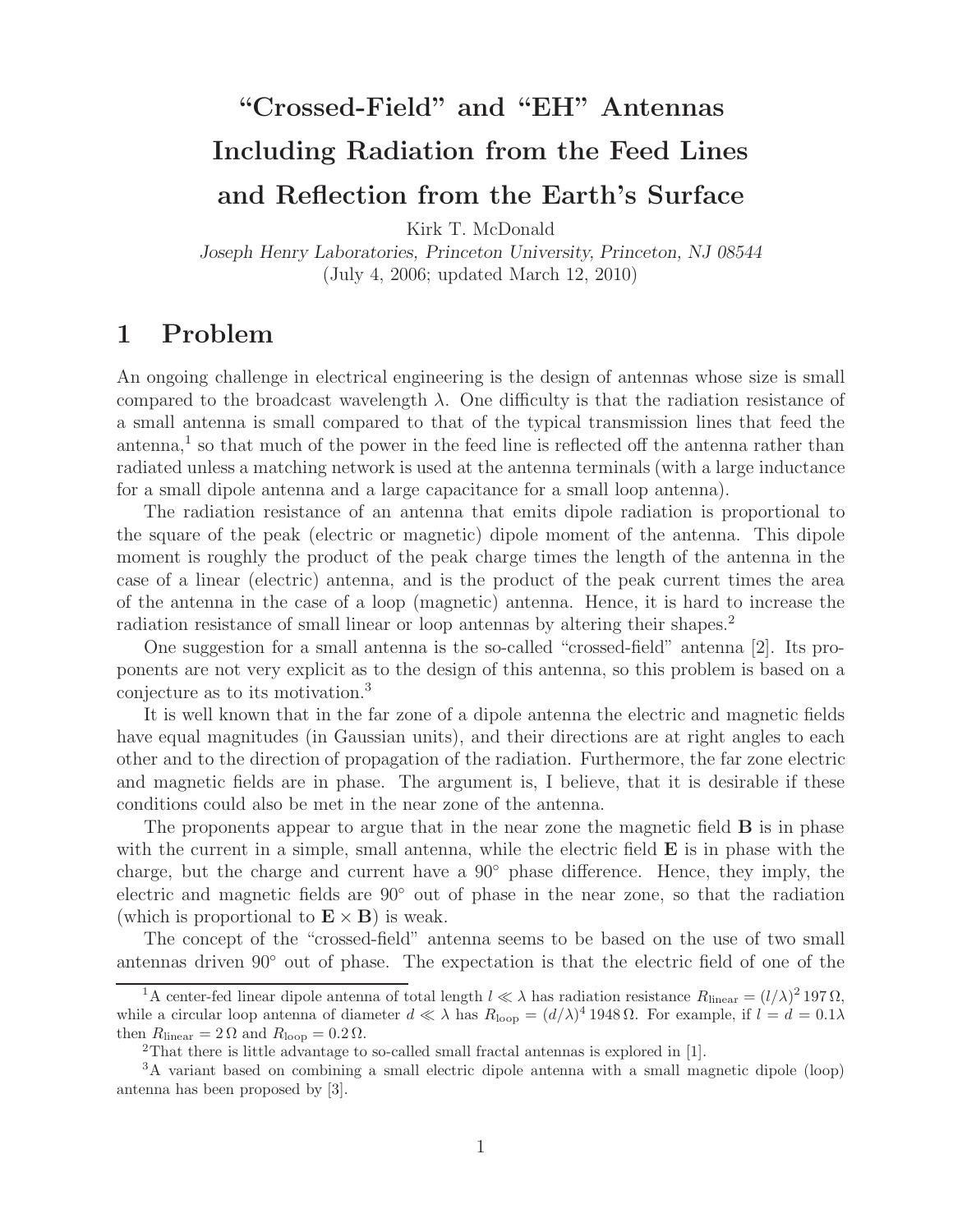antennas will combine with the magnetic field of the other to produce radiation that is much more powerful than that from either of the two antennas separately.

If suffices to consider two small linear dipole antennas, say of lengths  $2a \ll \lambda$  and  $2b \ll \lambda$ , as shown in the figure below. Discuss the dependence of the total power radiated by the two antennas as a function of a, b, and the drive currents  $I_a e^{-i\omega t}$  in antenna a and  $I_b e^{-i(\omega t+\phi)}$  in antenna b.



A variant of the "crossed-field" antenna is the so-called "EH" antenna  $[4, 5, 6]$ ,<sup>4</sup> which is a short, linear dipole antenna in which the currents in the two arms are claimed to be driven  $90°$  out of phase.<sup>5,6</sup> Discuss the power radiated by such an antenna.

An important aspect of practical antennas is the behavior of the feed line between the rf power source and the antenna. Ideally this is a two-wire transmission line, such as a coaxial cable, that carries equal and opposite currents on the two wires. Then the radiation from the currents in the two wires cancels and the feed line can be ignored when discussing radiation by the antenna itself.

The pair of dipole antennas that comprise the "crossed-field" antenna can be operated with their drive currents 90° out of phase simply and precisely by connecting them to a pair of coaxial cables from a single rf power source such that one cable is  $\lambda/4$  longer than the other. Then each coaxial cable operates as an ideal, nonradiating transmission line and these

<sup>&</sup>lt;sup>4</sup>Reference [4] also discusses the so-called "H<sub>z</sub>" antenna which consists of a pair of small, loop antennas placed side by side and driven 90◦ out of phase. The behavior of this antenna pair is essentially the same as that of a "crossed-field" antenna and need not be discussed separately.

<sup>&</sup>lt;sup>5</sup>In one definition of the EH antenna [7], it is recommended that the antenna include "tuning" coils such that when the system is considered as two-terminal device, the applied voltage would be exactly 90◦ out of phase with the current. Since this implies that the system would draw zero power, you need not consider this suggestion further.

<sup>&</sup>lt;sup>6</sup>The EH-Antenna web site has now dropped the claim that the two arms of the antenna are driven  $90^{\circ}$ out of phase.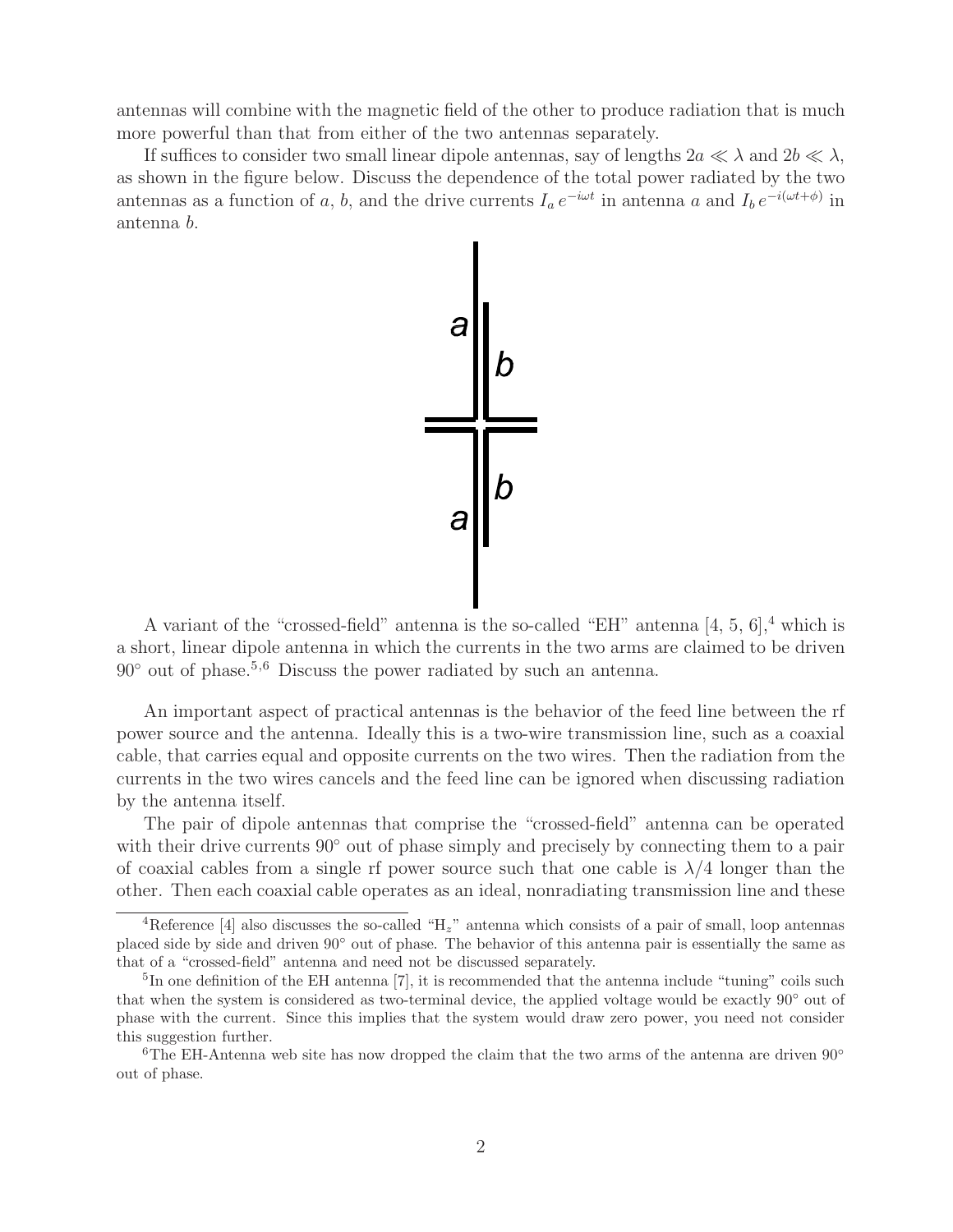lines can be neglected in an analysis of the radiation.<sup>7</sup>

However, an "EH" antenna cannot be driven by a single, nonradiating transmission line in which the currents on its two conductors are opposite rather than 90◦ out of phase. As shown in the figure below, suppose that a small phase shift network is installed in the transmission line at a distance  $d \approx \lambda/4$  from the feed points of an "EH" antenna, such that over the length d the current in one conductor is  $I_a e^{-i\omega t}$  and that in the other conductor is  $-iI_ae^{-i\omega t}$  (where currents in the figure are positive when flowing to the right and when flowing upwards).



Deduce the contribution to the radiation from the currents in this feed line.

Another aspect of practical reality is that antennas are mounted close to the Earth's surface, which acts like a perfectly conducting ground plane to a reasonable approximation. Discuss the effect of this ground plane on the behavior of the "crossed-field" and "EH" antennas.

# **2 Solution**

#### **2.1 The "Crossed-Field" Antenna**

We recall that the time-averaged power  $P$  radiated by an antenna system with total electric dipole moment  $\mathbf{p} = \mathbf{p}_0 e^{-i\omega t}$  is

$$
P = \frac{|\ddot{\mathbf{p}}|^2}{3c^3} = \frac{\omega^4 |\mathbf{p}_0|^2}{3c^3}.
$$
 (1)

For completeness, we deduce the dipole moment of a center-fed linear antenna of length 2a. We take the conductors to be along the z-axis, with the feed point at the origin. The current at the feed point is  $I_a e^{-i\omega t}$ , but it must fall to zero at the tips of the antenna  $z = \pm a$ . When  $a \ll \lambda$  the current distribution can only have a linear dependence on z, so its form

<sup>7</sup>If "crossed-field" antennas had been driven in this manner, the controversy as to their performance might have been settled long ago.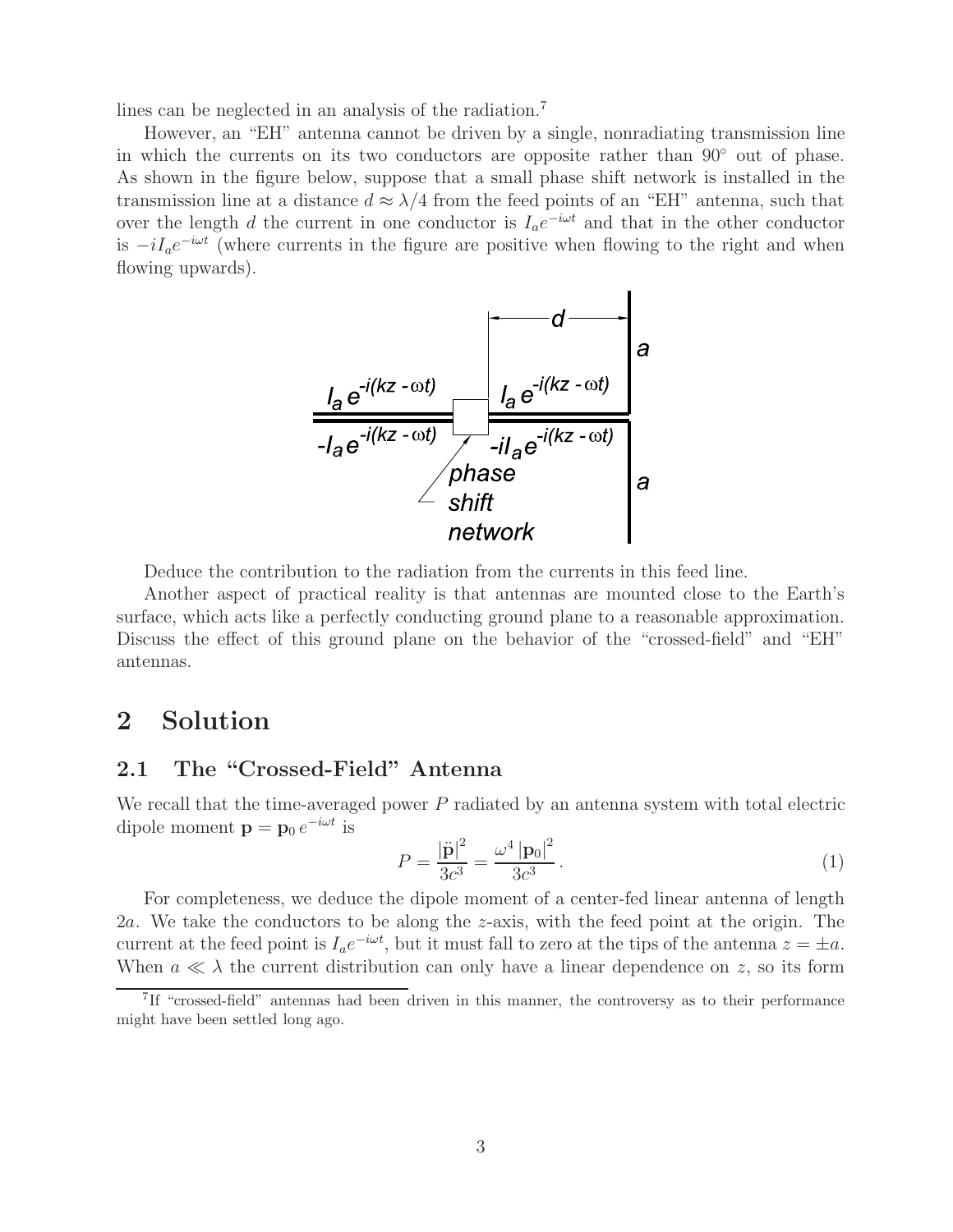must be<sup>8</sup>

$$
I(z,t) = I_a e^{-i\omega t} \left( 1 - \frac{|z|}{a} \right).
$$
 (2)

The charge distribution  $\varrho(z, t) = \rho(z) e^{-i\omega t}$  along the antenna can be deduced from the current distribution (2) using the equation of continuity (*i.e.*, charge conservation), which has the form  $\partial I/\partial z = -\partial \varrho/\partial t = i\omega \rho(z) e^{-i\omega t}$ . Thus,

$$
\rho(z) = \pm \frac{iI_a}{\omega a}.\tag{3}
$$

The electric dipole moment  $p_a$  is therefore,

$$
p_a(t) = \int_{-a}^{a} z \rho(z) e^{-i\omega t} dz = \frac{iI_a a}{\omega} e^{-i\omega t}.
$$
 (4)

Similarly, the electric dipole moment of antenna b, whose current is  $I_b e^{-i(\omega t + \phi)}$ , is,

$$
p_b(t) = \frac{iI_b b}{\omega} e^{-i(\omega t + \phi)}.
$$
\n(5)

The total electric dipole moment for the two antennas of the present example is,

$$
p(t) = i \frac{I_a a + I_b b e^{i\phi}}{\omega} e^{-i\omega t} \equiv p_0 e^{-i\omega t}.
$$
 (6)

The total (time-averaged) power radiated by the "crossed-field" antenna is, using eq. (1),

$$
P = \frac{\omega^4 \left| \mathbf{p}_0 \right|^2}{3c^3} = \frac{\omega^2}{3c^3} (I_a^2 a^2 + I_b^2 b^2 + 2I_a a I_b b \cos \phi) = P_a + P_b + 2\sqrt{P_a P_b} \cos \phi, \tag{7}
$$

where  $P_a$  and  $P_b$  are the powers that would be radiated by each antenna in the absence of the other.

If the two antennas are driven 90° out of phase ( $\phi = 90^{\circ}$ ), the total radiated power is simply the sum of that radiated by each antenna independently. It is better to drive the two antennas in phase ( $\phi = 90^{\circ}$ ). That is, a "crossed-field" antenna "works", but not as well as if the phases weren't "crossed".

### **2.2 The "EH" Antenna**

We take the total length of the antenna to be 2a along the  $z$ -axis. The drive current is assumed to have the form,

$$
I(z,t) = I_a e^{-i\omega t} \left(1 - \frac{|z|}{a}\right) \begin{cases} 1 & (0 < z < a), \\ i & (-a < z < 0), \end{cases}
$$
 (8)

 $8$ Strictly speaking, only the current that is in phase with the drive current must have the form  $(2)$ . There actually exists a small current that is 90 $\degree$  out of phase with the drive current, and which vanishes at  $z = 0$ as well as  $z = \pm a$ . This current is needed to provide some additional electric field in the near zone such that the tangential component of the total electric field vanishes along the (good) conductors. However, this current does not affect the radiated power, and may be neglected in the present discussion.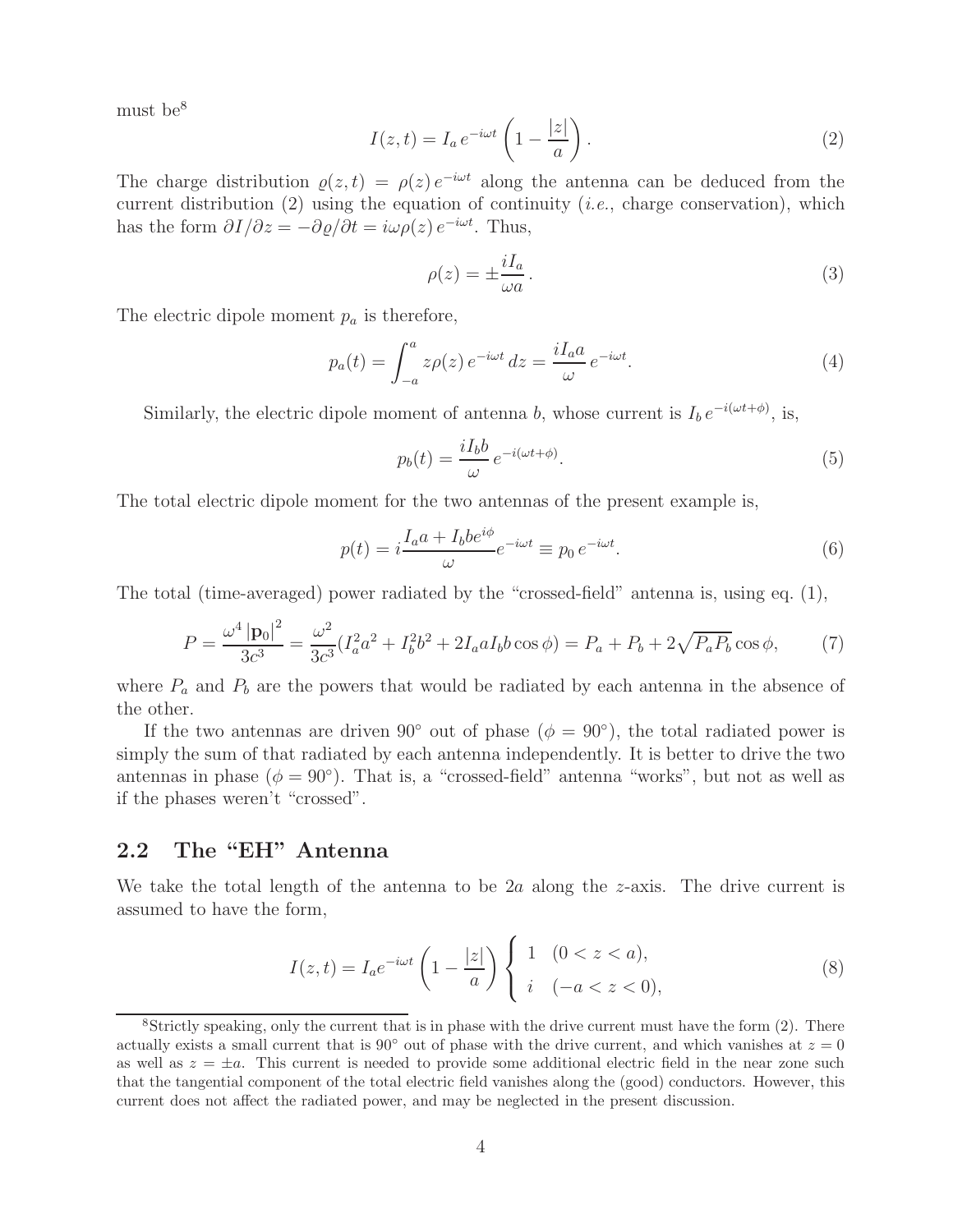which incorporates a 90° phase difference between the currents in the two arms of the antenna. Comparing with eq. (3), we see that the distribution of charge along the antenna has the form

$$
\rho(z) = \frac{I_a}{\omega a} \begin{cases} i & (0 < z < a), \\ 1 & (-a < z < 0). \end{cases}
$$
 (9)

The electric dipole moment  $p_a$  of the antenna is therefore,

$$
p_a(t) = \int_{-a}^{a} z \rho(z) e^{-i\omega t} dz = \frac{I_a a}{2\omega} (1+i) e^{-i\omega t} \equiv p_0 e^{-i\omega t}
$$
 (10)

The time-averaged power radiated by the "EH" antenna is, using eq. (1),

$$
P = \frac{\omega^4 \left| \mathbf{p}_0 \right|^2}{3c^3} = \frac{\omega^2 a^2 I_a^2}{6c^3} = \frac{P_a}{2},\tag{11}
$$

where  $P_a = \omega^2 a^2 I_a^2/3c^3$  is the power that would be radiated if the two arms of the antenna were driven in phase.

Again, if the radiation by the nominal antenna conductors were the whole story, driving two parts of the nominal antenna 90◦ out of phase would produce less radiation than driving them in phase.

#### **2.3 Radiation from the Feed Line to the "EH" Antenna**

When a feed line contains "unbalanced" currents, as specified in the "EH" antenna scheme, there is radiation from the feed line as well as from the antenna proper. When an "unbalanced" feed line is long compared to the size of the antenna, the radiation from the feed line is much larger than that of the antenna proper. Here, we deduce the radiation from the feed line shown in the figure on p. 3.

We take the lower conductor of the feed line to be the inner conductor of the coaxial cable. Then, the current on the inner conductor is  $-iI_a e^{i(kz-\omega t)}$ , where  $k = 2\pi/\lambda = \omega/c$ , and the feed line is taken to lie along the  $z$ -axis.<sup>9</sup> Anticipating further analysis in the following section, we suppose the feed line is vertical and extends from  $z = 0$  up to  $z = d$ .

Accompanying the current on the inner conductor is a current  $iI_a e^{i(kz-\omega t)}$  on the inside of the outer conductor. These equal and opposite currents are associated with the transverse electromagnetic wave (TEM) that propagates inside the coaxial cable. These two current do not directly produce any radiation in the far zone.<sup>10</sup>

In addition, there is a current  $I_0 e^{i(kz-\omega t)}$  that flows on the outside of the outer conductor. The radiation from the feed line is due to this current.

 $9$ The speed of light inside the coax is in general less than c, the speed of light in vacuum. We ignore this detail in the present analysis.

<sup>&</sup>lt;sup>10</sup>The TEM wave inside the coaxial feed line transfers power from the rf source to the antenna, the flow of which is described by the (time-averaged) Poynting vector. Some of the power inside the coax cable is "radiated" into the far zone, and lines of the Poynting vector in the far zone are direct continuations of lines of the Poynting vector inside the cable. From the perspective of power flow, the antenna structure, along with the coaxial feed line, merely "guides" the transmission of rf power from the source into the far zone.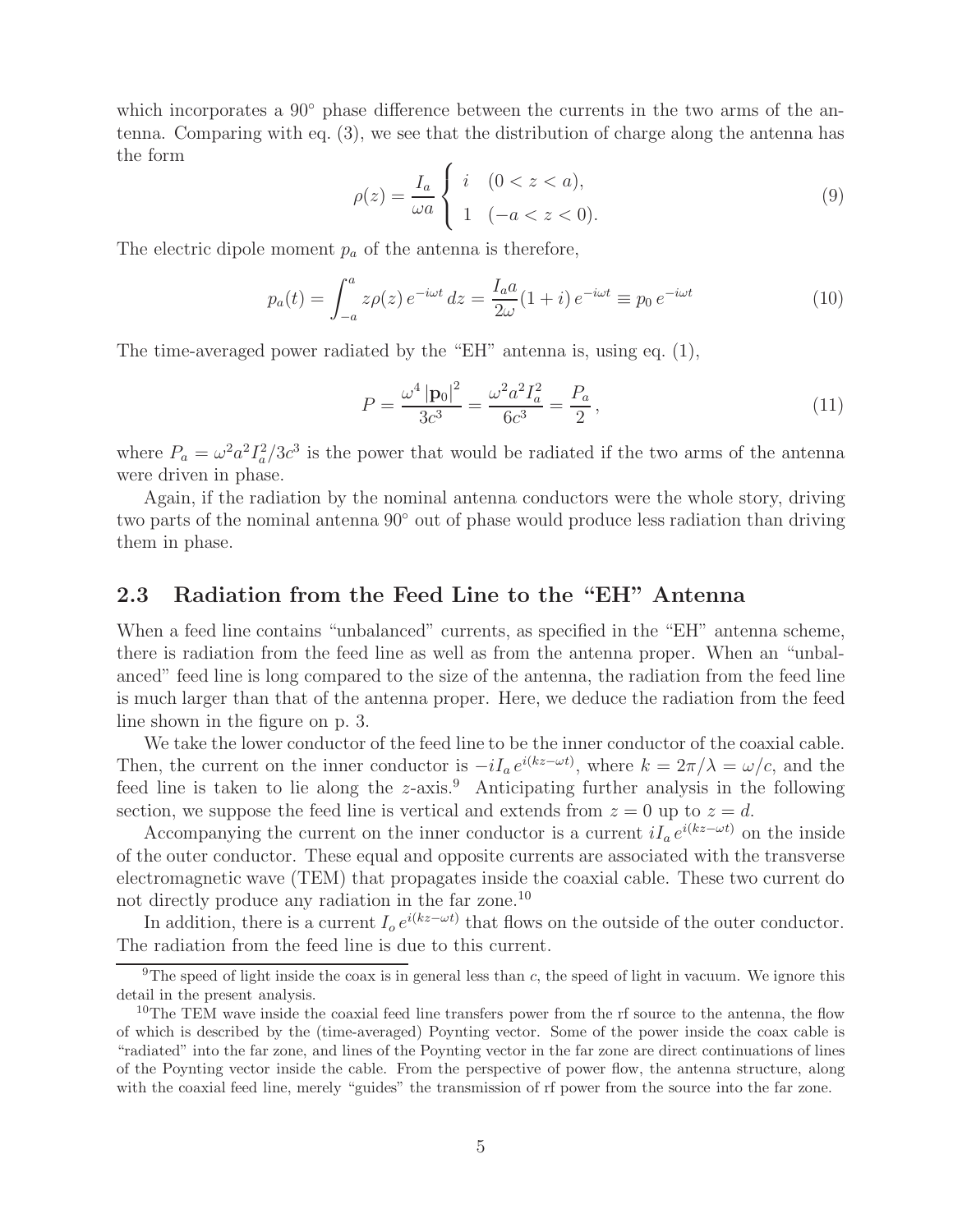Since the total current on the outer conductor is  $I_a e^{i(kz-\omega t)}$  (as seen in the figure on p. 3), we have that,

$$
I_o e^{i(kz - \omega t)} = I_a e^{i(kz - \omega t)} - (iI_a e^{i(kz - \omega t)}) = (1 - i)I_a e^{i(kz - \omega t)}.
$$
 (12)

The radiating current (12) extends over a distance d that is not small compared to a wavelength. In this case, an accurate calculation of the radiation should go beyond the dipole approximation. Fortunately, there is an "exact" prescription for the (time-averaged) angular distribution of radiation in the far zone from a specified time-harmonic current distribution [8],

$$
\frac{dP}{d\Omega} = \frac{\omega^2}{8\pi c^3} \left| \hat{\mathbf{k}} \times \left[ \hat{\mathbf{k}} \times \int \mathbf{J}(\mathbf{r}, t) e^{-i\mathbf{k} \cdot \mathbf{r}} d\text{Vol} \right] \right|^2.
$$
 (13)

In the present problem  $\mathbf{J}(\mathbf{r}, t) dVol \to I_0 e^{i(kz-\omega t)} \hat{\mathbf{z}} dz$ . For a far-zone observer at angles  $(\theta, \phi)$ in a spherical coordinate system, the unit vector  $\bf{k}$  is given by,

$$
\hat{\mathbf{k}} = \sin \theta \cos \phi \ \hat{\mathbf{x}} + \sin \theta \sin \phi \ \hat{\mathbf{y}} + \cos \theta \ \hat{\mathbf{z}}.
$$
 (14)

Combining eqs.  $(12)-(14)$ , we have,

$$
\frac{dP(\theta,\phi)}{d\Omega} = \frac{\omega^2 I_a^2}{4\pi c^3} \sin^2 \theta \left| \int_0^d e^{ikz(1-\cos\theta)} dz \right|^2 = \frac{\omega^2 I_a^2 d^2}{4\pi c^3} \sin^2 \theta \left[ \frac{\sin\frac{kd}{2}(1-\cos\theta)}{\frac{kd}{2}(1-\cos\theta)} \right]^2.
$$
 (15)

The factor in eq. (15) in brackets represents the departure of the radiation pattern from that of an ideal dipole, due to the finite length d of the feed line. The factor is 1 for  $\theta = 0^{\circ}$  and 180° for any value of d. At  $\theta = 90^\circ$  the (factor)<sup>2</sup> is 0.81 for  $d = \lambda/4$  and 0.41 for  $d = \lambda/2$ .

The radiation pattern (15) is generated by the traveling-wave current of eq. (12), and which is sometimes called the "Beverage" antenna pattern (US patent 1,381,089, June 7, 1921) [10]. Typical "Beverage" antennas are several wavelengths long to increase their directivity (along the direction of the traveling wave).

For comparison, the radiation pattern of a center-fed linear dipole antenna of total length  $d$  is,

$$
\frac{dP(\theta,\phi)}{d\Omega} = \frac{I^2}{2\pi c} \left[ \frac{\cos(\frac{kd}{2}\cos\theta) - \cos\frac{kd}{2}}{\sin\frac{kd}{2}\sin\theta} \right]^2.
$$
 (16)

At  $\theta = 90^{\circ}$  the square of the factor in brackets in eq. (16) is 0.09 for  $d = \lambda/4$  and 1.0 for  $d = \lambda/2$ . For  $d < \lambda/2$ , the radiation pattern of the "EH" feed line is more strongly peaked in the equatorial plane than is the pattern of a center-fed linear antenna.

We can integrate eq. (15) over angles to obtain the total (time-averaged) power radiated by the "EH" feed line, but there is no simple analytic result. As an approximation, we ignore the factor in brackets, which gives,  $^{11}$ 

$$
P = \int \frac{dP(\theta, \phi)}{d\Omega} d\Omega \approx \frac{2\omega^2 d^2 I_a^2}{3c^3} \,. \tag{17}
$$

<sup>&</sup>lt;sup>11</sup>Equation (17) is obtained in the approximation that the length  $d$  of the feed line is small compared to the wavelength  $\lambda$ . In this approximation the current  $I_0e^{-i\omega t}$  has no spatial dependence. Then, no charge accumulates along the feed line itself. Rather, charges  $\pm Q = \pm iI_o/\omega$  accumulate at the two ends of the feed line. The electric dipole moment of these charges is Qd, from which eq. (17) could also be obtained.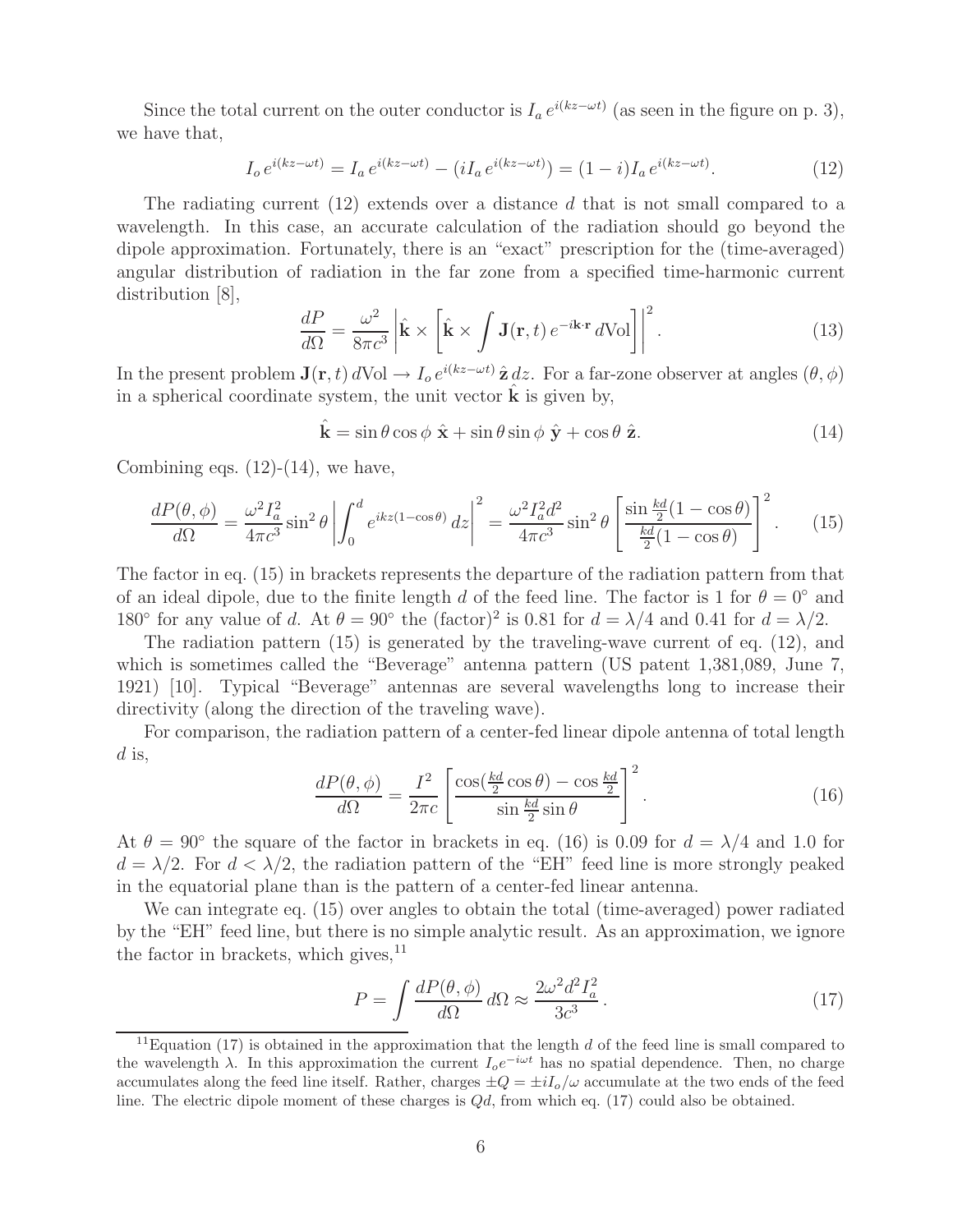When  $d \gg a$  this is large compared to the power  $P_a = \omega^2 a^2 I_a^2 / 6c^3$  radiated by the arms of the antenna, as found in eq. (11). Hence, with the phase shift network located at a distance  $d \gg a$  from the antenna, as recommended in [5], most of the radiation of an "EH" antenna actually comes from the feed line between the phase shift network and the antenna, rather than from the antenna itself.<sup>12</sup>

## **2.4 Effects of the "Ground" Plane**

The discussion thus far has presumed that the antennas are located in free space, far from any other conductors. But, in many cases antennas are arrayed a small distance above the surface of the Earth, which acts like an ideal ground plane to some approximation.

Then, all charges in the system can be thought of as having "image" partners of the opposite sign located at distances underground equal to the heights of the actual charges above ground. The oscillating "image" charges create radiation (actually due to currents on the surface of the Earth), that interferes with the radiation from the nominal antenna.

One option is to build only one, vertical arm of an antenna, and connect the "return" conductor of the feed line to "ground" directly below that single arm. Then the "image" of the single arm acts like the second arm of a dipole antenna, whose behavior is like that of the antennas modeled here to the extent that the Earth is a perfect conductor. The "crossed-field" antenna of [2] is based on a single physical arm plus "image" arm. Hence, its behavior is reasonably well modeled by the analysis of sec. 2.1.

The "EH" antenna of [5] is stated to be mounted with its center at distance  $d = \lambda/8$ - $\lambda/4$  above the Earth's surface. The dipole moment of the charges on the conductor of the antenna has an "image" dipole of the opposite sign located at distance d underground. The radiation patterns of the antenna dipole and its "image" interfere constructively if  $d = \lambda/4$ [12], but the radiation from the antenna dipole is negligible compared to that from the feed line if  $d \gg a$ .

Presumably the phase shift network is on the ground at the base of the antenna tower, such that the feed line runs upwards from  $z = 0$  to  $z = d$ . The current  $I_0 e^{i(kz - \omega t)}$  on the outside of the feed line creates an "image" current of the same form. That is, the "image" of an upward moving positive charge is a downward moving negative charges, and both of these motions corresponds to upward currents. The (time-averaged) radiation pattern of the feed line plus its image can be calculated as in eq. (15),

$$
\frac{dP(\theta,\phi)}{d\Omega} = \frac{\omega^2 I_a^2}{4\pi c^3} \sin^2 \theta \left| \int_{-d}^d e^{ikz(1-\cos\theta)} dz \right|^2 = \frac{\omega^2 I_a^2 d^2}{\pi c^3} \sin^2 \theta \left[ \frac{\sin(kd(1-\cos\theta))}{kd(1-\cos\theta)} \right]^2. \tag{18}
$$

The total (time-averaged) radiated power, neglecting the factor in brackets, is approximately

$$
P \approx \frac{8\omega^2 d^2 I_a^2}{3c^3} \equiv \frac{I_a^2}{2} R_{\text{rad}} \,, \tag{19}
$$

where the radiation resistance is,

$$
R_{\rm rad} = \frac{16\omega^2 d^2}{3c^3} = \frac{64\pi^2 d^2}{3\lambda^2 c} \approx 6300 \frac{d^2}{\lambda^2} \Omega,
$$
\n(20)

 $12$ An empirical study of radiation from the feed line of an "EH" antenna is given in [11].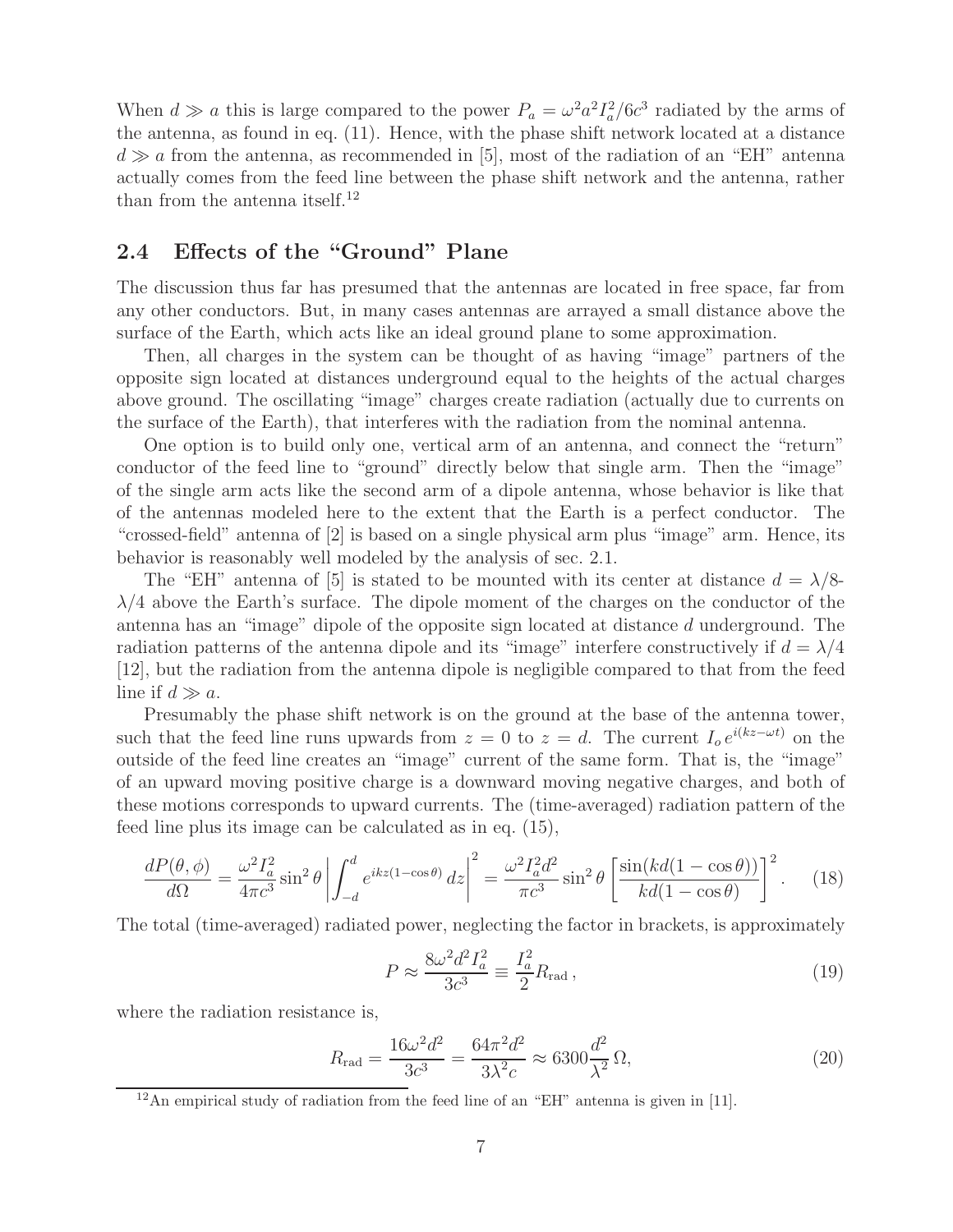noting that  $1/c = 30 \Omega$ . For  $d = \lambda/8$  the radiation resistance is about 100  $\Omega$ .

The length a of the conductors of the "EH" antenna plays no role in this result, and these conductors could be shortened to zero length with no change in the performance of the system, whose radiation is due to the feed line, and the antenna itself.<sup>13</sup>

## **3 Comments**

Equation (7) tells us that a "crossed-field" antenna pair would actually work better if both antennas were driven in phase than if they are driven 90° out of phase ( $\phi = 90^{\circ}$ ) as recommended by its proponents.<sup>14</sup>

Similarly, eq. (11) tells us that an "EH" antenna (driven at its terminals without a feedline) would work better if both arms of the antenna were driven in phase. Equations (15) and (17) indicate that the power radiated the "EH" antenna system considered here would be largely due to the unbalanced currents in its feedline. This "EH" antenna system is better described as a traveling-wave antenna of the type introduced by Beverage in 1921  $[10]$ .

As-built EH antennas [6] use arms that are cylindrical sleeves, one of which surrounds the coaxial feedline and provides good capacitive coupling to the outside the outer conductor of the coax. This configuration leads to strong currents on the outside of the feedline, which then acts as the principal radiator of the antenna [11]. See [13] for a systematic discussion of how one can achieve good antenna performance by controlled generation of currents on the outside of a coaxial cable.

# **A Appendix: Model of an "As-Built" EH Antenna**

The discussion in secs. 2.2-3 followed some of the apparent descriptions of EH antennas [5], but some of the "as-built" systems [6, 11] are simpler. In this Appendix we consider a variant in which the rf transmitter is at ground level, connected to a vertical, coaxial transmission line of height d, to which is appended a "matching network", and two coaxial sleeves of length much less than d. The model is that the currents in the coaxial sleeves (*i.e.*, the nominal EH antenna) play little role in the radiation of the antenna (and will be ignored henceforth), but the capacitance between the sleeves and the outside of the outer conductor of the coaxial cable permits currents to flow on the cable. Thus, the model is of an inverted monopole antenna of length d.

The "matching network" is tuned such that the terminal impedance of the nominal antenna is 50  $\Omega$ , but the currents in this network make negligible contribution to the radiation.

A simple model for the current on the outside of the coaxial cable is,

$$
I(0 < z < d, t) = I_0 \frac{\sin kz}{\sin kd} e^{-i\omega t}.
$$
\n(21)

<sup>&</sup>lt;sup>13</sup>The nominal "EH" antenna does play a role as part of the phase-shift network, the behavior of the system would be different if the nominal antenna were removed.

<sup>&</sup>lt;sup>14</sup>This comment is also made in [9].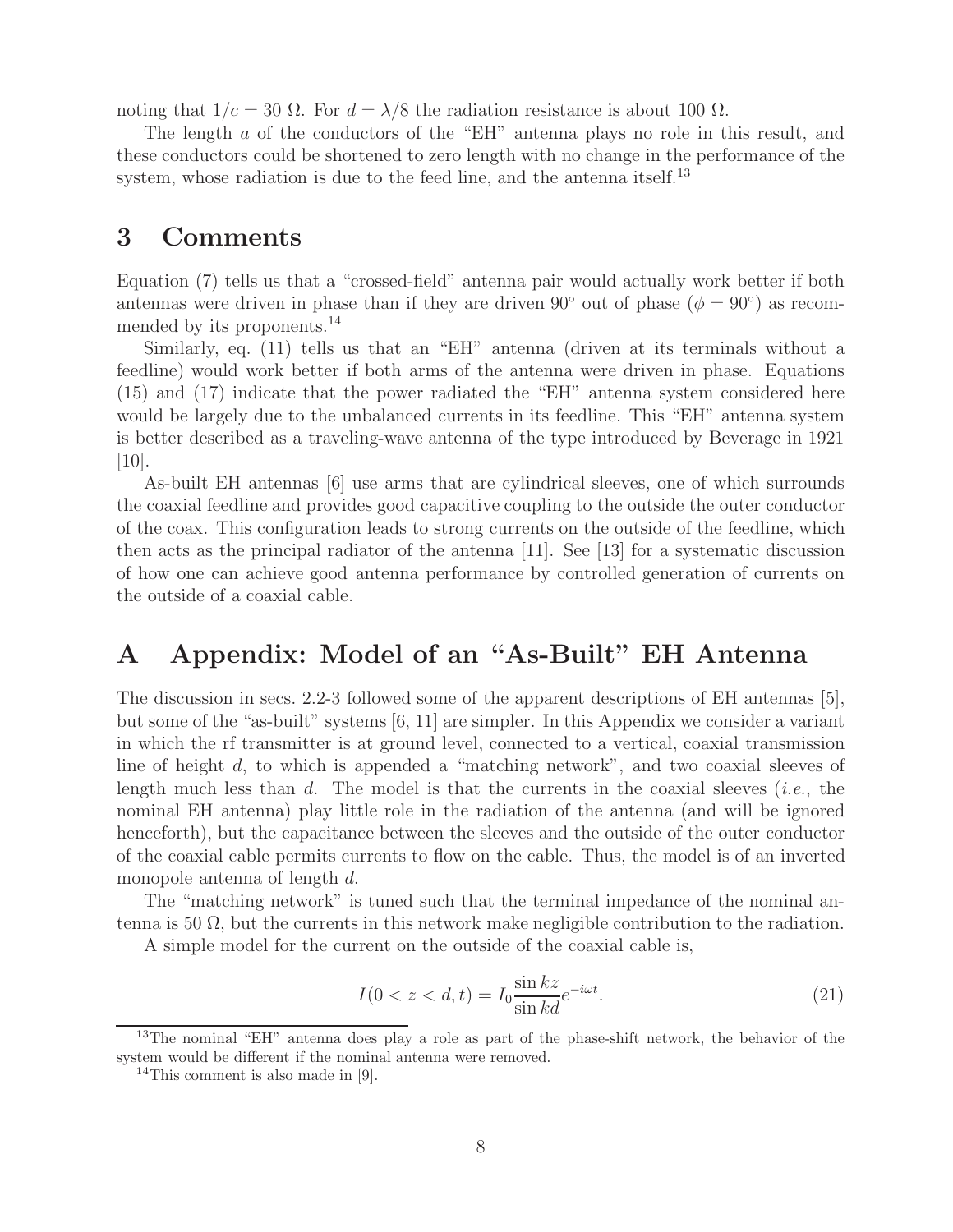If there is no ground current, then the radiation pattern can be calculated from eq. (13) as,

$$
\frac{dP(\theta,\phi)}{d\Omega} = \frac{\omega^2 I_0^2 \sin^2 \theta}{4\pi c^3 \sin^2 kd} \left| \int_0^d \sin kz \, e^{-ikz \cos \theta} \, dz \right|^2
$$
  
\n
$$
= \frac{\omega^2 I_0^2 \sin^2 \theta}{16\pi c^3 \sin^2 kd} \left| \int_0^d e^{ikz(1-\cos\theta)} \, dz - \int_0^d e^{-ikz(1+\cos\theta)} \, dz \right|^2
$$
  
\n
$$
= \frac{I_0^2}{4\pi c} \frac{\left| 1 - (\cos kd + i \cos \theta \sin kd) e^{-ikd \cos \theta} \right|^2}{\sin^2 \theta \sin^2 kd}
$$
  
\n
$$
= \frac{I_0^2}{4\pi c} \frac{[\cos(kd \cos \theta) - \cos kd]^2 + [\cos \theta \sin kd - \sin(kd \cos \theta)]^2}{\sin^2 \theta \sin^2 kd}.
$$
 (22)

If the antenna is above an ideal ground plane, and the current on the outside of the coax goes to zero at its base  $(z = 0)$ , then the image current is,

$$
I(-d < z < 0, t) = -I_0 \frac{\sin kz}{\sin kd} e^{-i\omega t},\qquad(23)
$$

and the radiation pattern is given by,

$$
\frac{dP(\theta,\phi)}{d\Omega} = \frac{\omega^2 I_0^2 \sin^2 \theta}{4\pi c^3 \sin^2 kd} \left| \int_0^d \sin kz \, e^{-ikz \cos \theta} \, dz - \int_{-d}^0 \sin kz \, e^{-ikz \cos \theta} \, dz \right|^2
$$
\n
$$
= \frac{I_0^2}{\pi c} \frac{|1 - \cos kd \cos(kd \cos \theta) - \cos \theta \sin kd \sin(kd \cos \theta)|^2}{\sin^2 \theta \sin^2 kd}.
$$
\n(24)

The case of an inverted monopole antenna over a ground plane could be called an inverted dipole in the sense that the currents in the real and image arms are maximal at the ends  $(z = \pm d)$  and zero at the center  $(z = 0)$ .

The radiation patterns for an ordinary dipole of half-height  $d$ , of a monopole of height  $d$ according to eq.  $(22)$ , and of an of an inverted dipole of half-height d according to eq.  $(24)$ are shown below for  $d = \lambda/4$  and  $d = \lambda/8$ .

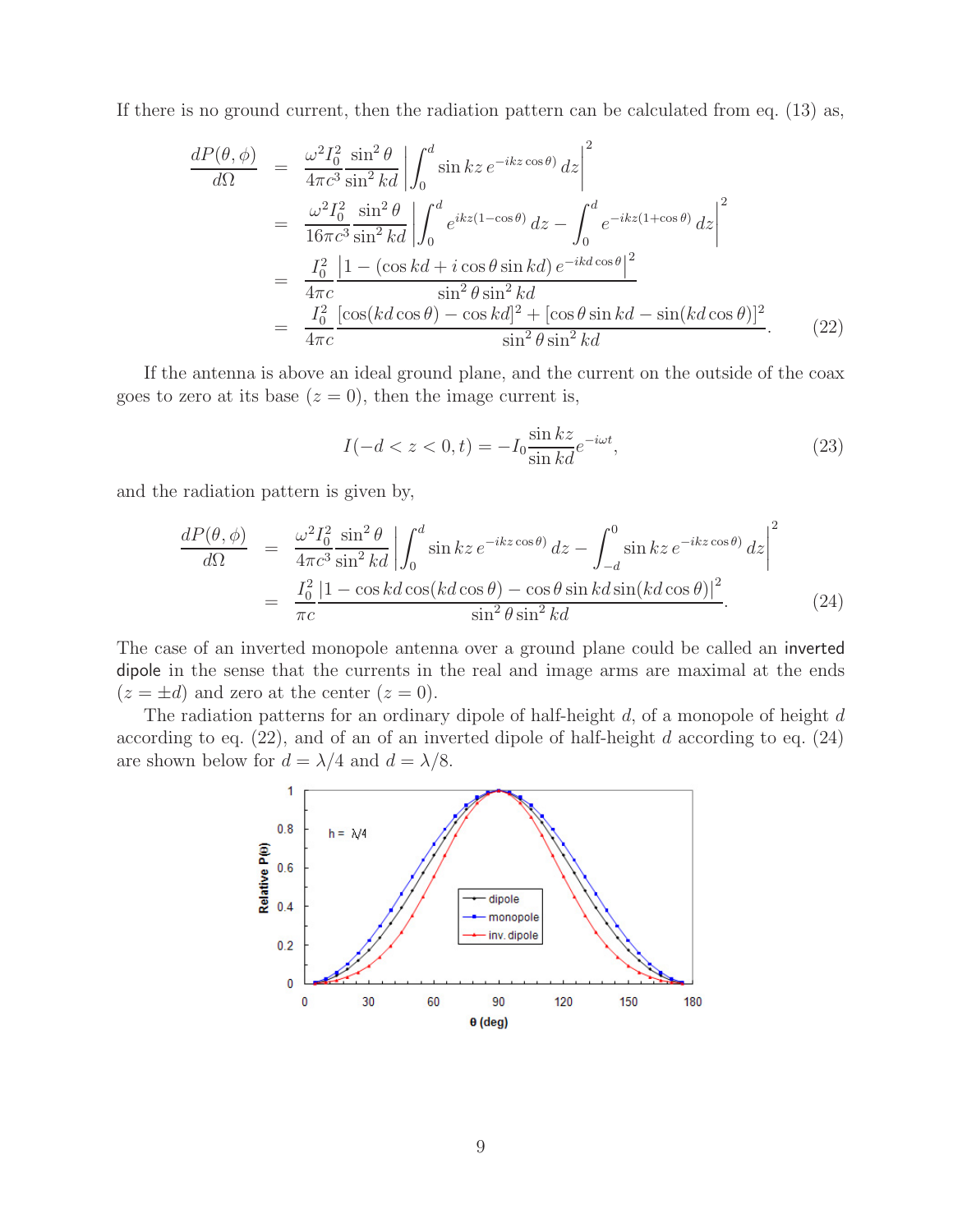

Of possible interest is the fact that the radiation pattern of an ordinary half-wave dipole  $(d = \lambda/4)$  is extremely similar to that of an inverted dipole with  $d = \lambda/6$ , as shown in the figure on the next page. Also, the radiation pattern of a monopole antenna (inverted or not) with  $d = \lambda/2$  is essentially identical to that of an ordinary half-wave dipole.



# **References**

- [1] K.T. McDonald, *Small Fractal Antennas* (Dec. 22, 2003), http://www.kirkmcd.princeton.edu/examples/fractal\_antenna.pdf
- [2] F.M. Kabbary *et al.*, *Four Egyptian MW Broadcast Crossed-Field-Antennas*, http://www.crossedfieldantenna.com
- [3] M.C. Hately, *Radio Antennas*, World Intellectual Property Organization patent application 2003/090309 (Oct. 30, 2003), http://kirkmcd.princeton.edu/examples/EM/hately\_WO2003090309A2.pdf
- [4] V. Korobejnikov and T. Hart, *Theory of the EH and H*<sup>z</sup> *Antennas* (Aug. 2004), http://eh-antenna.skyserver.net/EH\_HZ.pdf http://kirkmcd.princeton.edu/examples/EM/korobejnikov\_EH\_HZ\_04.pdf
- [5] T. Hart, *Introduction to EH Antennas* (Aug. 2005), http://www.eh-antenna.com/library/AN%20INTRODUCTION%20TO%20EH%20ANTENNAS.pdf